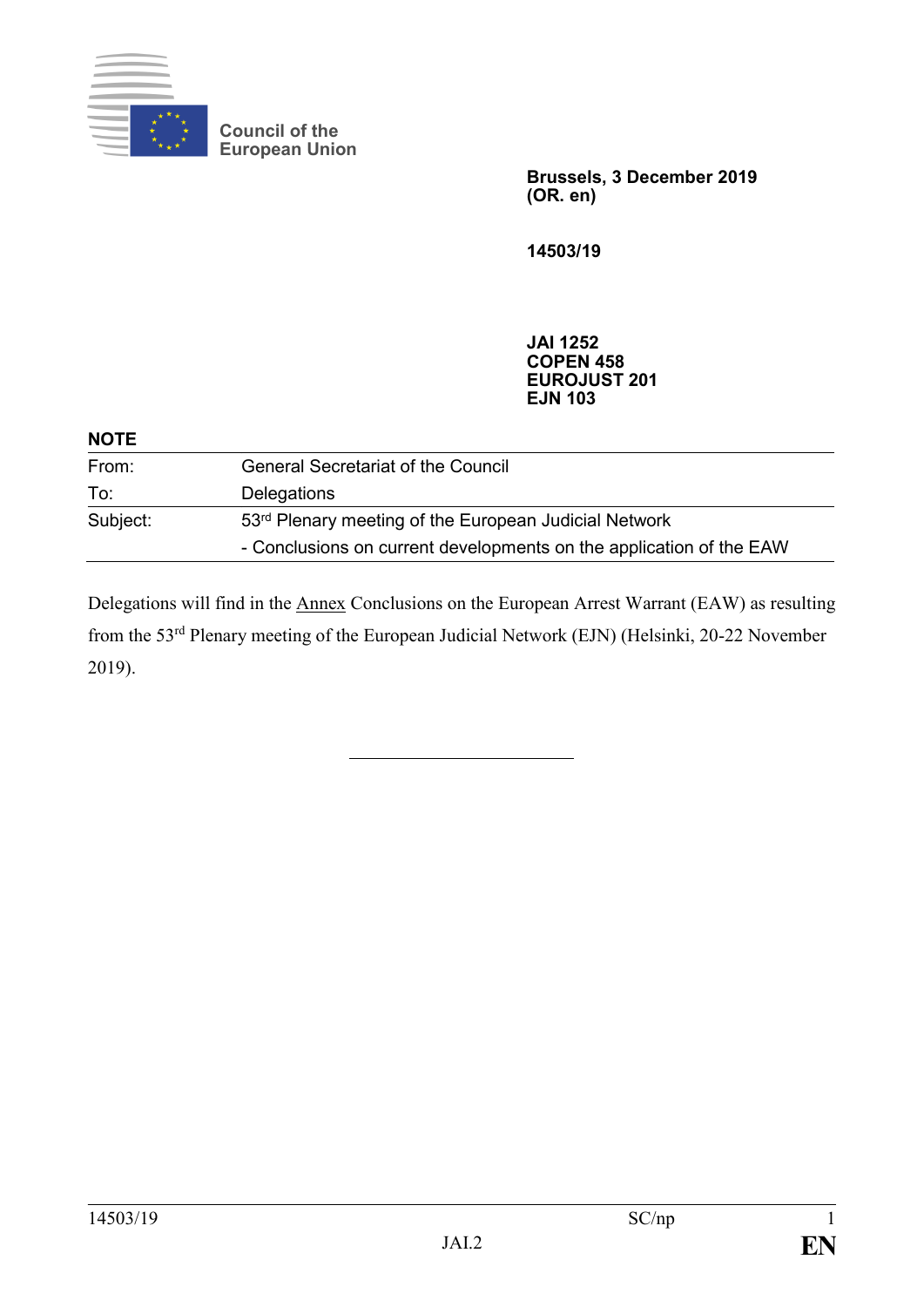# **ANNEX**

EJN/2019/8





# **53RD PLENARY MEETING OF THE EUROPEAN JUDICIAL NETWORK**

# **UNDER THE FINNISH EU COUNCIL PRESIDENCY 2019**

# **EJN CONCLUSIONS**

# **CURRENT DEVELOPMENTS ON THE APPLICATION OF THE EAW**

Council Framework Decision 2002/584/JHA on the European arrest warrant and the surrender procedures between Member States (EAW FD) remains one of the most frequently used legal instruments in the field of judicial cooperation in criminal matters. The cases involving execution of European Arrest Warrant (EAW) are very often facilitated by the EJN Contact Points**<sup>1</sup>** . This is why it is essential for the EJN to closely monitor and to regularly reflect on the developments in the practical application of the EAW. This allows for better understanding of the differences in the procedures at the national level and facilitates the resolution of emerging legal issues.

 $\mathbf{1}$ **<sup>1</sup>** More than 1800 EJN EAW cases have been reported by the EJN Contact Points for 2017-2018.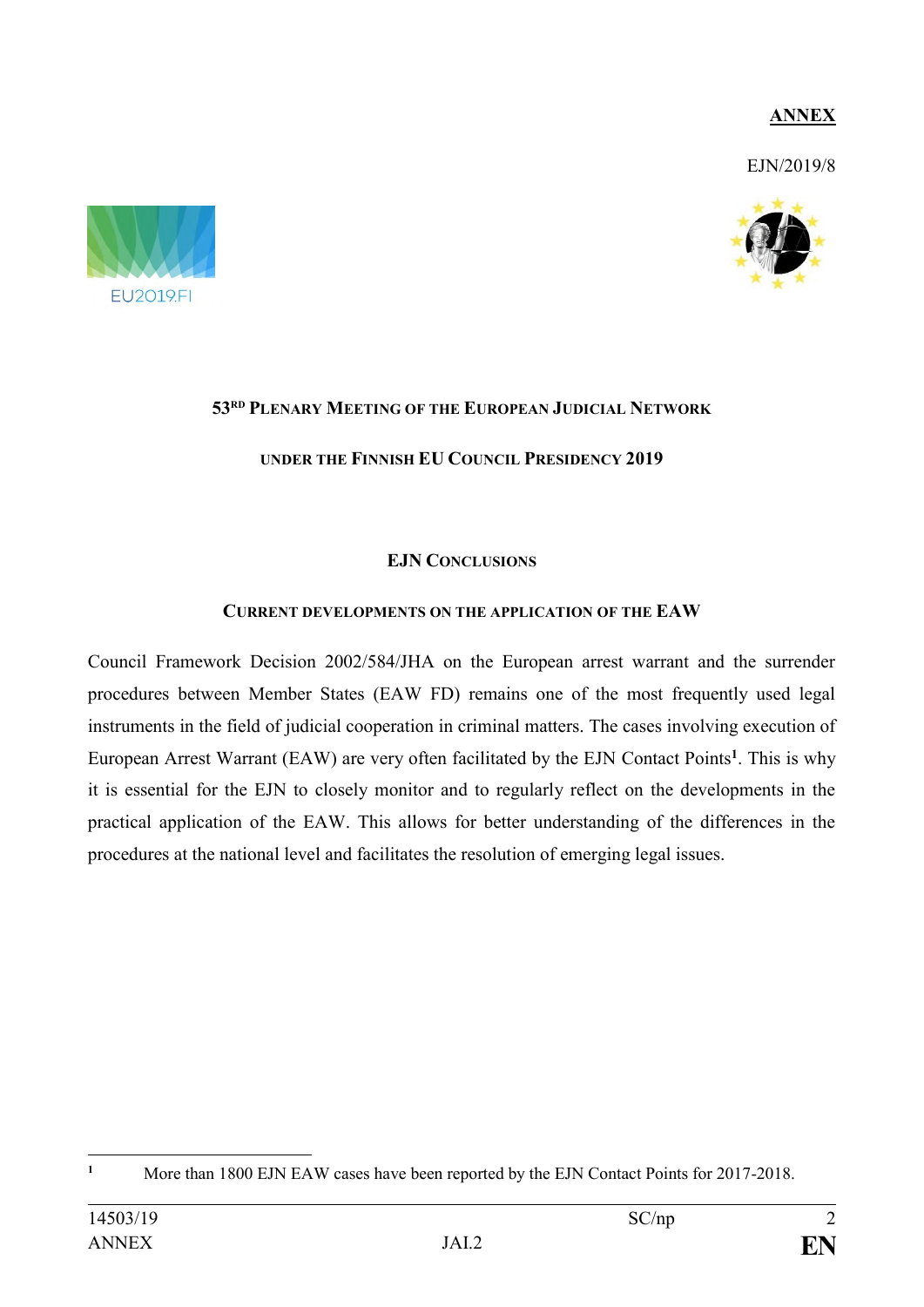The 53<sup>rd</sup> EJN Plenary meeting provided another forum for the EJN Contact Points to discuss various aspects of the application of the EAW. The discussions built on the deliberations and conclusions from the 52<sup>nd</sup> EJN Plenary meeting under the Romanian Presidency of the Council of the EU, with regards to the judgments of the Court of Justice of the European Union (CJEU) on the interpretation of the term "issuing judicial authority" of Article 6(1) EAW FD as well as on detention conditions. In addition, the meeting also addressed questions on the use of EAW in relation to surrendering nationals and residents of the executing Member State, matters related to *in absentia* procedures, proportionality for issuing EAWs for questioning of defendants and the possibility to issue an EIO for hearing a defendant via videoconference in the court session.

The EJN has collected a lot of valuable information for the practitioners in the Member States on different aspects of the application of the EAW. The EJN Secretariat will introduce an EAW designated area on the EJN website where the information will be organised in topics for easy access for the practitioners.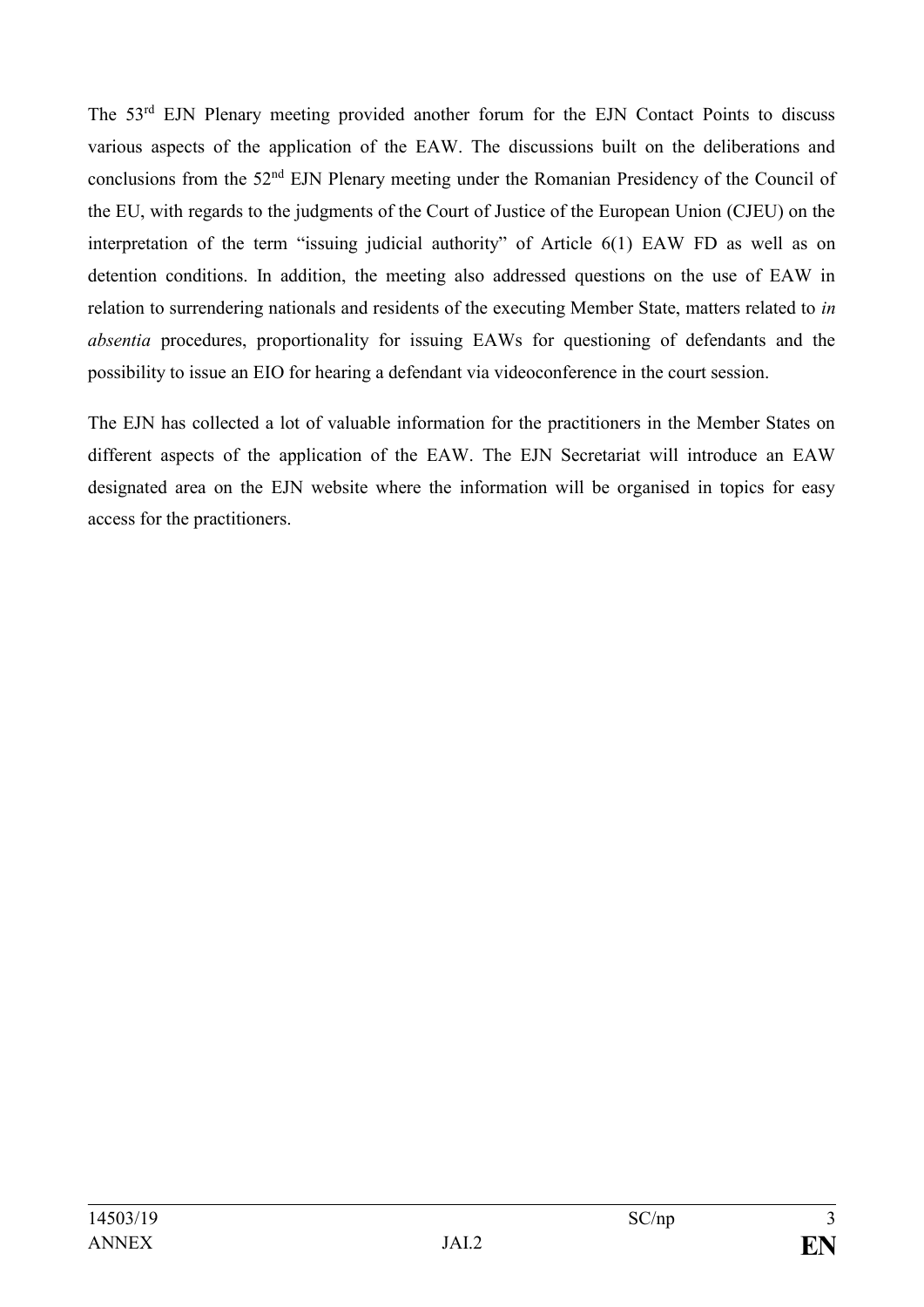# **I. EAW'S REGARDING** *IN ABSENTIA* **JUDGMENTS: SURRENDER OF NATIONALS OR RESIDENTS OF THE EXECUTING STATE**

### Background information

The EAW FD allows the executing Member State to refuse the surrender of its own citizens or residents if the EAW has been issued for the purposes of execution of a custodial sentence or detention order. The EAW FD also allows the executing Member State to make the surrender of a national or resident of the executing Member State subject to a guarantee that the person is returned to the executing Member State in order to serve there the custodial sentence passed against him or her in the issuing Member State. The system established by the EAW FD, makes it possible for the Member States to allow the competent judicial authorities, in specific situations, to decide that a sentence should be executed on the territory of the executing Member State. Such provisions are foreseen in Article 4 and Article 5 of the EAW FD to ensure the reintegration of the sentenced persons in the society**<sup>2</sup>** - in particular Article 4(6) EAW FD and Article 5 (3) EAW FD.

Over the years the CJEU has accumulated jurisprudence on the interpretation of Articles 4(6) and 5(3) of the EAW, laying down guidance as to their application on the national level.

During the 53<sup>rd</sup> EJN Plenary meeting, the EJN collected information on the practice in the Member States with regard to the implementation and application of the respective provisions on refusals for surrender and also addressed matters related to *in absentia* judgments and execution of EAWs for such judgments.

 $\overline{2}$ **<sup>2</sup>** Case C- 123/08 *Wolzenburg* ( [http://curia.europa.eu/juris/liste.jsf?language=en&num=C-](http://curia.europa.eu/juris/liste.jsf?language=en&num=C-123/08)[123/08](http://curia.europa.eu/juris/liste.jsf?language=en&num=C-123/08) ), para. 62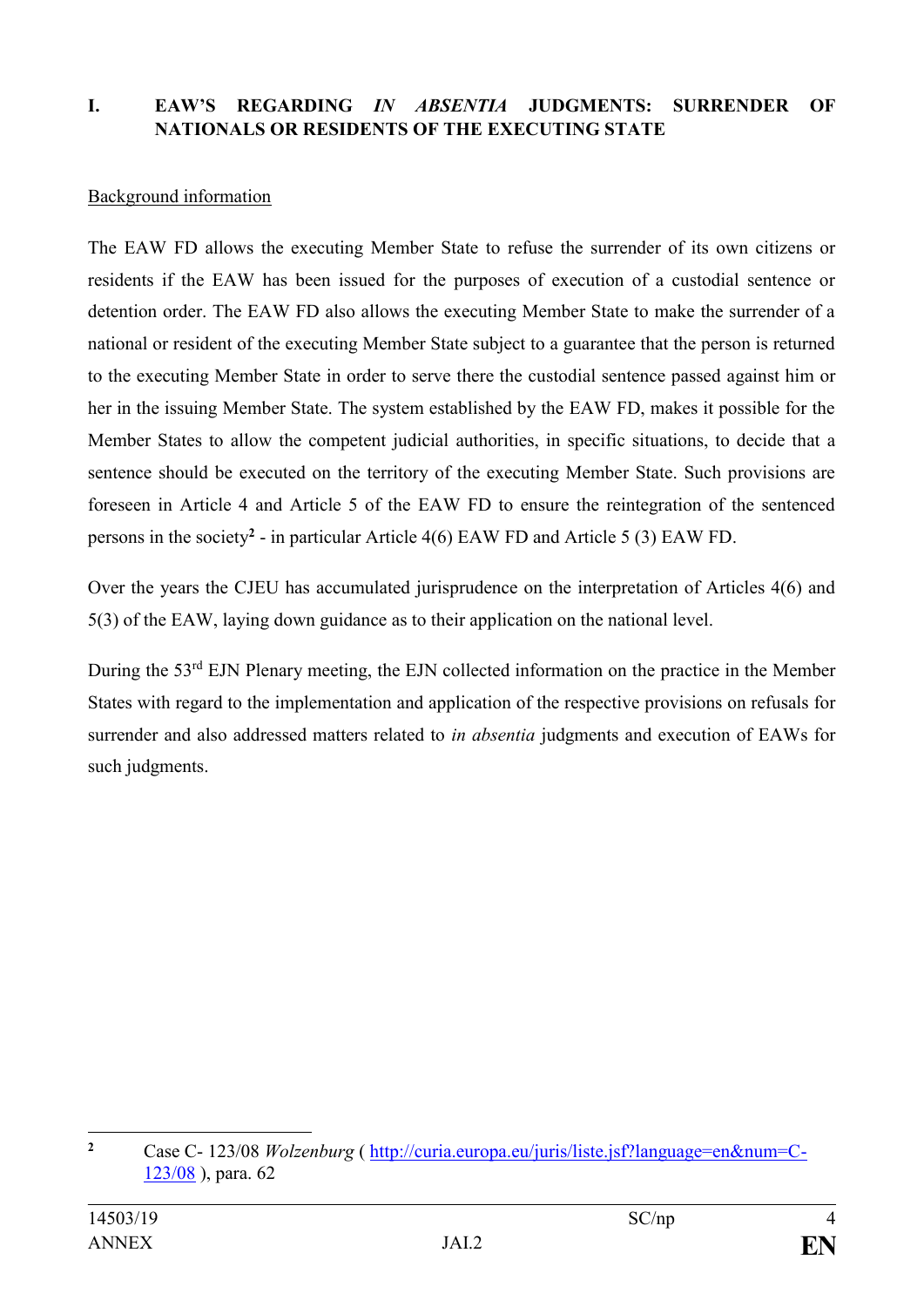# Discussions and conclusions:

The EJN Contact Points discussed the national procedures in situations of requested surrenders of own nationals or residents in the countries. Throughout the discussion it became apparent that the Member States have implemented and are applying Article 4(6) EAW FD in a similar manner. They have introduced either **mandatory or optional ground for refusal of the surrender of their nationals and residents** in their Member State. The Contact Points presented their national systems and concluded that some of the Member States have established practice in assessing **additional considerations when refusing the execution of an EAW with regards to residents** in their countries such as length of residence and other ties to the country, e.g. work and family.

The discussion brought also considerations from the daily practice of the Contact Points that noted the **link between refusal to execute an EAW pursuant Article 4(6) EAW FD and the consequent decision to undertake the execution of the sentence and Article 25 FD 2008/909**<sup>3</sup> **on Custodial Sentences**. Member State base the decision to execute the sentence either directly on the EAW FD or via the Custodial Sentences FD. The Contact Points also pointed to the need for closer coordination between the national authorities in situations where a person is subject both to an EAW and FD 2008/909.

As for *in absentia* **judgments**, the Contact Points confirmed that an EAW issued for the purpose of enforcing such judgments may be executed in case the conditions in Article 4a EAW FD have been fulfilled. The vast majority of the EJN Contact Points also clarified that refusal for surrender based on Article 4(6) would **be applicable in situations of execution of** *in absentia* **judgments**.

A practical question raised during the discussions was related to situations where the sentenced person (a national or resident of the executing state) announces in the executing state of the EAW that he or she **would not request a retrial** (or appeal against the *in absentia* judgment) and whether such statement would be binding on the executing authorities or they still have to surrender the person. From the discussions the EJN Contact Points concluded that this is an area where there are different practices in the Member States – in some Member States a statement from the accused person is accepted, whereas in other Member States the person still have to be surrendered in order for him or her to give the statement personally to the issuing state.

<sup>1</sup> **<sup>3</sup>** Council Framework Decision 2008/909/JHA of 27 November 2008 on the application of the principle of mutual recognition to judgments in criminal matters imposing custodial sentences or measures involving deprivation of liberty for the purpose of their enforcement in the European Union.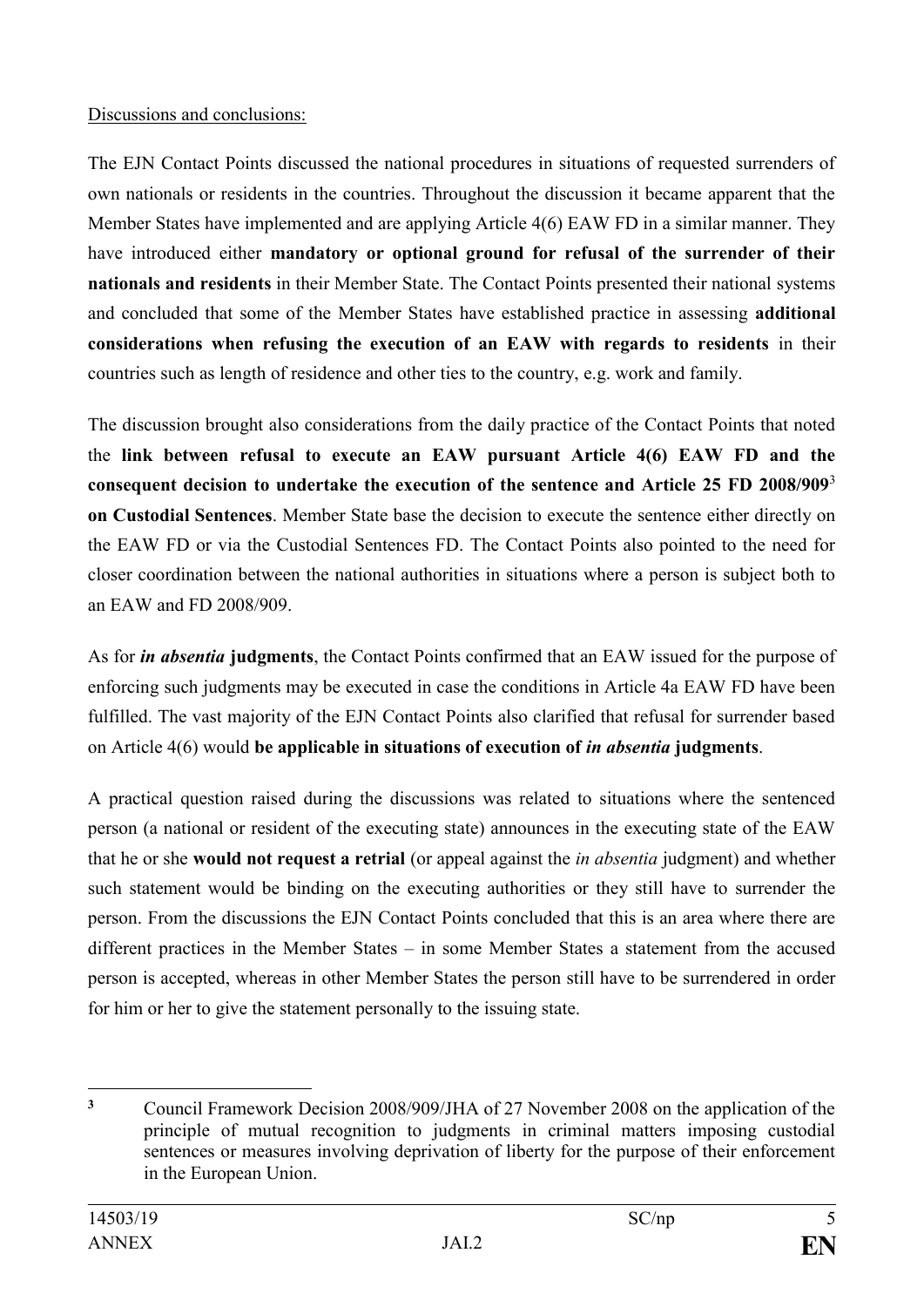# Role of the EJN

**Information on the EJN website:** The EJN Contact Points observed that the matters of *in absentia* and the national procedures determining *in absentia* vary across the EU. The Contact Points concluded that it would be useful for the practitioners if the EJN gathers information on national procedures related to *in absentia* such as summoning and delivery of procedural documents and possibility for retrial. As a starting point, a systematic overview of the CJEU case-law interpreting "*in absentia*", should be arranged in the Judicial Library on the EJN website.

# **II. CHOOSING BETWEEN EAW AND EIO FOR QUESTIONING DEFENDANTS: PROPORTIONALITY TEST**

# Background information

One of the core principles of the EAW FD is the proportionality of the EAW as the issuing of such measure should always be justified in the specific case. The proportionality of the measure is determined on the basis of several factors**<sup>4</sup>** such as: (a) the seriousness of the offence; (b) the likely penalty imposed if the person is found guilty of the alleged offence (for example, whether it would be a custodial sentence); (c) the likelihood of detention of the person in the issuing Member State after surrender; (d) the interests of the victims of the offence.

During the 53<sup>rd</sup> EJN Plenary meeting, the EJN Contact Points considered the possible use of hearing a suspected or accused person by videoconference as an alternative to issue an EAW. They also discussed the possibility to use videoconference to organise a retrial for the sentenced person in the case of an *in absentia* judgment.

 $\overline{4}$ **<sup>4</sup>** European Commission notice of 28.9.2017, *Handbook on how to issue and execute European Arrest Warrant,* point 2.4.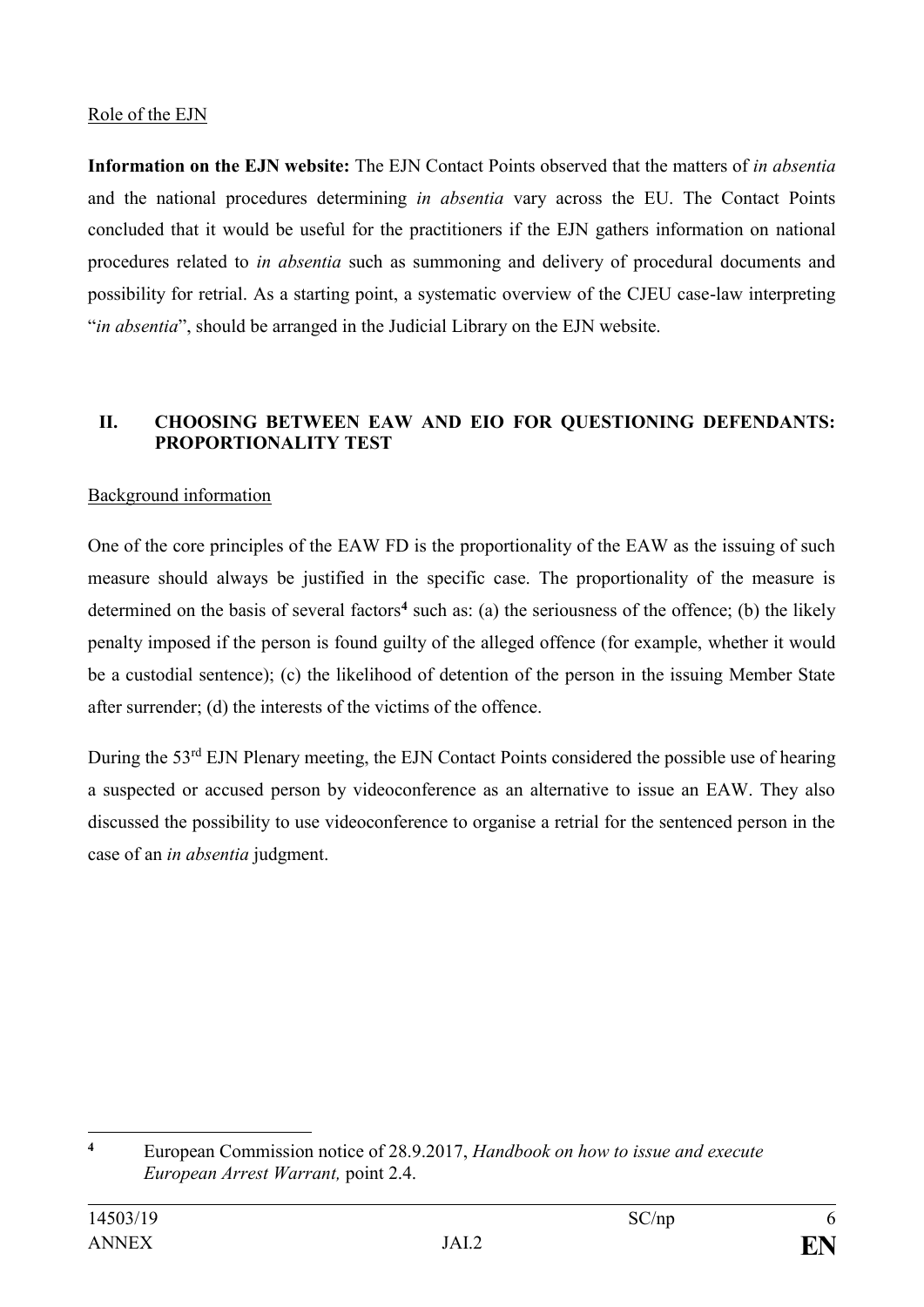## Discussions and conclusions:

In view of a **proportionate use of the EAW**, recital 26 of the Directive 2014/41/EU on the EIO states that, hearing the suspected/accused person by **videoconference** could be considered as an alternative measure. Most of the EJN Contact Points, however, concluded that, as an issuing State, such an alternative measure would not be admissible in accordance with their national procedural law. Some of them noted that it could be possible to execute an incoming EIO for hearing by videoconference.

With regards to *in absentia* judgments and the question on whether it would be possible for the Member States to organise a **retrial or appeal trial by hearing the sentenced person via videoconference** (EIO) and allowing the person to be heard in the country of nationality or residency, some of the Contact Points concluded that this would not be possible under their national law, whereas others expressed that it would be possible, but only in minor cases. In addition, also **practical reasons** against the use of videoconference were brought forward, such as how to ensure an effective "presence" of the defendant throughout the trial, the presence of a lawyer, interpretation and costs.

# Role of the EJN

**Update of Fiches Belges:** On the basis of the discussions the EJN concluded that it may consider adding more detailed information on videoconference hearings and EIOs in the Fiches Belges on the EJN website.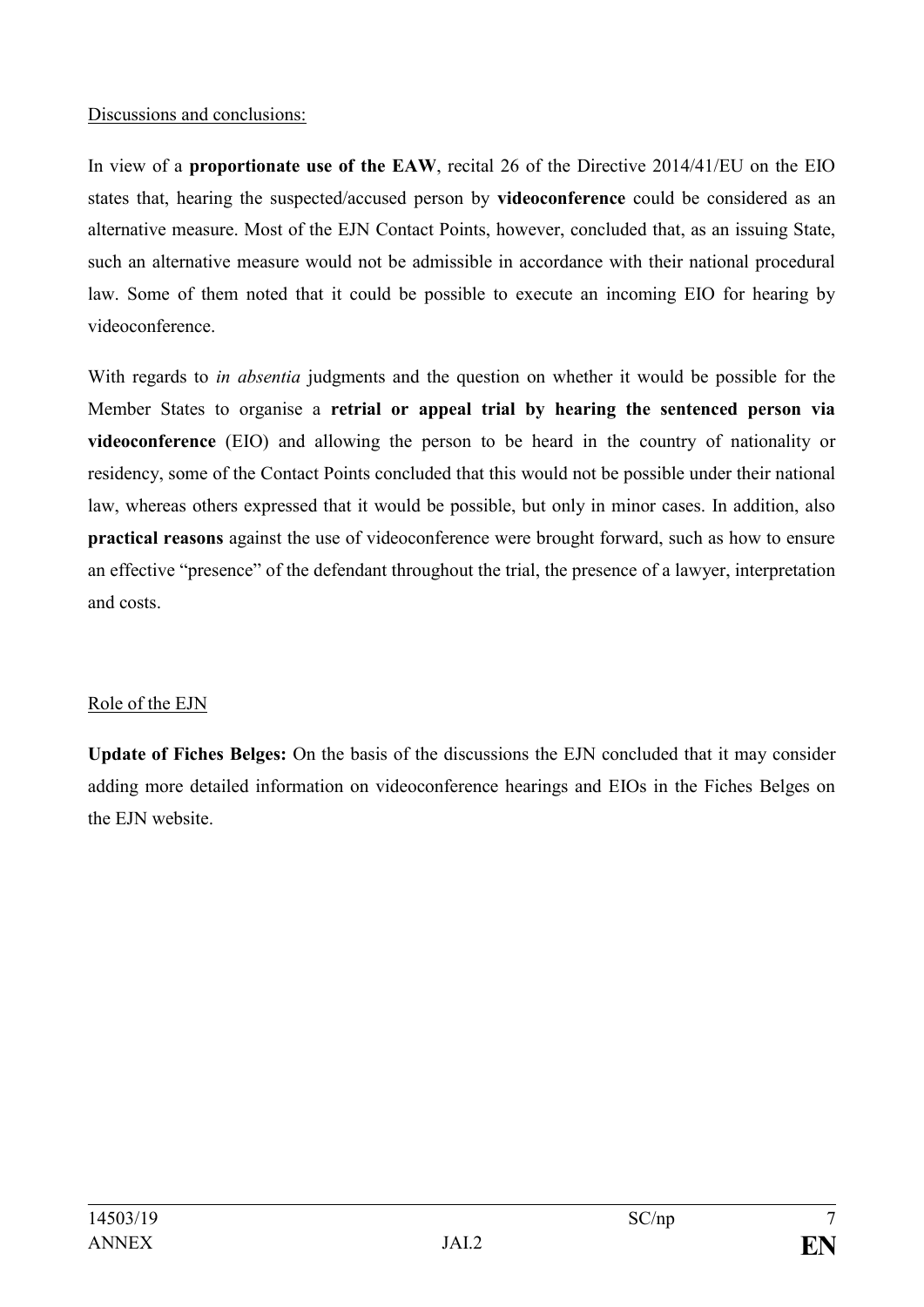## **III. PUBLIC PROSECUTOR AS AN ISSUING JUDICIAL AUTHORITY**

#### Background information

On 27 May 2019 the CJEU delivered judgments in the Joint Cases C-508/18 and C-82/19 PPU**<sup>5</sup>** and Case C-509/18 PF**<sup>6</sup>** . All three cases elaborated on the question, whether a public prosecutor is a judicial authority within the meaning of Article 6(1) of the EAW FD. In these judgments the Court ruled that the autonomy of the public prosecutor is a governing factor on whether or not it should be considered competent to issue EAWs. The Court, however, also considered another aspect of the autonomy of the public prosecutor, namely the possibility to afford on the national level an "effective judicial protection" and to that end – possibility to legally challenge the prosecutor's decision to issue an EAW and particularly, in relation to the proportionality of such a decision.

Following the conclusions of the  $52<sup>nd</sup>$  EJN Plenary meeting, the EJN continues to closely monitor the developments in the jurisprudence of the CJEU with regards to further interpretation of "competent judicial authority" in Article 6(1) EAW FD. In that regard the EJN noted the pending cases before the CJEU (i.e. C-566/19, C-625/19 PPU, C-626/19 PPU and C-627/19 PPU) in which the CJEU is expected to further elaborate on the concept of "effective judicial protection" with regards to situations where under the law of the issuing state a public prosecutor is the "issuing judicial authority" (Article 6(1) EAW FD). Also, the judgments are expected to assess the notion of "independence" in a situation where the prosecutor's offices are structured in a hierarchical structure.

1

**<sup>5</sup>** Joined cases C-508/18 and C-82/19 PPU [\(http://curia.europa.eu/juris/liste.jsf?num=C-](http://curia.europa.eu/juris/liste.jsf?num=C-508/18&language=en)[508/18&language=en\)](http://curia.europa.eu/juris/liste.jsf?num=C-508/18&language=en)

**<sup>6</sup>** Case C-509/18 Minister for Justice and Equality v PF [\(http://curia.europa.eu/juris/liste.jsf?num=C-509/18\)](http://curia.europa.eu/juris/liste.jsf?num=C-509/18)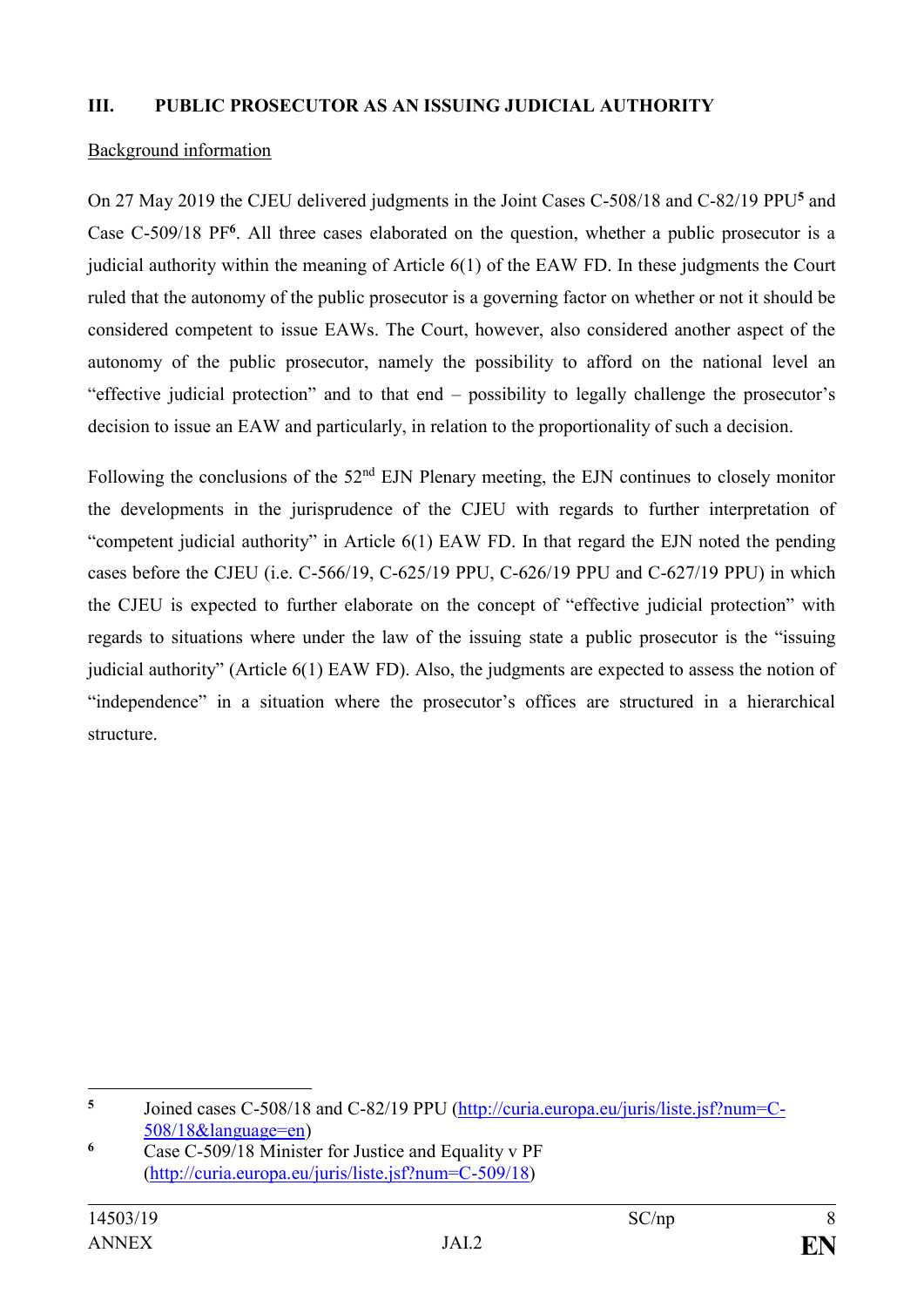## Discussions and conclusions:

The EJN Contact Points agreed that the two judgments rendered in May 2019 of the CJEU had a great direct impact on the procedures concerning the issuing and executing of the EAWs. In anticipation of the judgments on the pending cases as well as the opinion of the Advocate General**<sup>7</sup>** , the EJN discussed about the possibility to legally challenge the decision of a prosecutor to issue an EAW and the existence for such possibility under the national procedural laws of the Member States. It was noted that in a number of Member States, although the prosecutor is independent and autonomous, **there is no possibility under their national law to appeal before a Court the decision of the prosecutor to issue an EAW.** 

It was noted that depending on the interpretation that the CJEU would give on this criteria in the pending judgments **it might be necessary for Member States to introduce changes in the national laws** in order to introduce a legal remedy to challenge the EAW before a Court. The EJN Contact Points concluded that if this would be the outcome, an **appropriate transitional period should be granted to the Member States** to bring their national laws in line with the judgments of the CJEU. In the absence of such a transitional period, there **may be situations where detainees pursuant to an EAW must be released,** if the issuing Member State does not have such a legal remedy.

The EJN Contact Points noted the **added value of the compilation**<sup>8</sup> **prepared by Eurojust** in relation to the CJEU's judgments delivered in May 2019 on the interpretation of Article 6(1) EAW FD and the concept of public prosecutor as issuing judicial authority in the Member States. The EJN welcomes the opportunity to work together with Eurojust on expanding the compilation (currently a Eurojust/EJN joint note) with more information on the national laws and procedures of the Member States and especially with respect to the involvement of the Court and the existence of legal remedy to challenge EAWs. The EJN agreed that **further expansion of the compilation should take place only after the CJEU delivers the pending judgments** in order for the EJN and Eurojust to collect the most accurate and relevant information from the Member States.

<u>.</u>

<sup>&</sup>lt;sup>7</sup> The opinion of the AG was issued on  $26.11.2019$ 

**<sup>8</sup>** Published as Council doc. 10016/19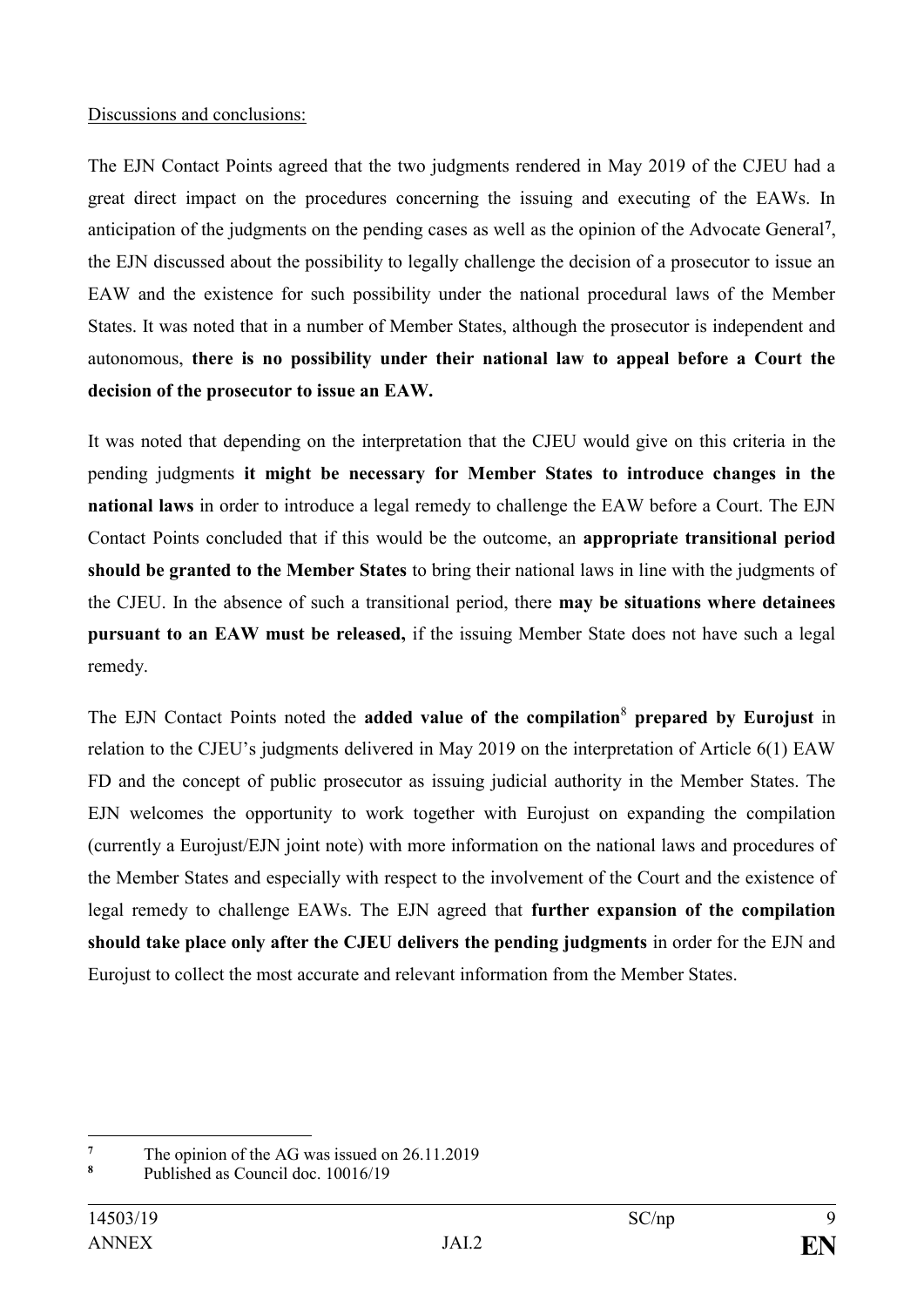# Role of the EJN

**Facilitating exchange of information**: The EJN should keep supporting the national authorities in facilitating the communication between the competent authorities and providing information, when requested, on the national law and the structure of the judicial system. Additionally, the EJN will regularly update the EJN website in case new information related to the case-law becomes available.

**Follow-up and adding information to the Eurojust/EJN compilation:** The EJN should continue to closely follow the developments in the jurisprudence of the CJEU in the pending judgments. The EJN is committed to complement the compilation, together with Eurojust, with relevant information on the national systems and procedural laws in case questions arise right after the judgments are delivered.

# **IV. DETENTION CONDITIONS - JUDGMENT OF THE CJEU IN THE CASE C-128/18 (DOROBANȚU CASE)**

# Background information

On 15 October 2019 the CJEU delivered its judgment in the *Dorobantu case<sup>9</sup>* concerning considerations of prison conditions in surrender procedures in the execution of EAWs. The Court concluded that in cases where the executing judicial authority has objective and properly updated information indicating to systemic or generalised deficiencies in the conditions of detention in the prisons of the issuing state, it must take account of all the relevant physical aspects of the conditions of detention in the prison that would have an impact on the detainee. That assessment is not limited to the review of obvious inadequacies.

 $\overline{9}$ **<sup>9</sup>** Case C-128/18 *Dumitru-Tudor Dorobantu* (<http://curia.europa.eu/juris/liste.jsf?num=C-128/18> )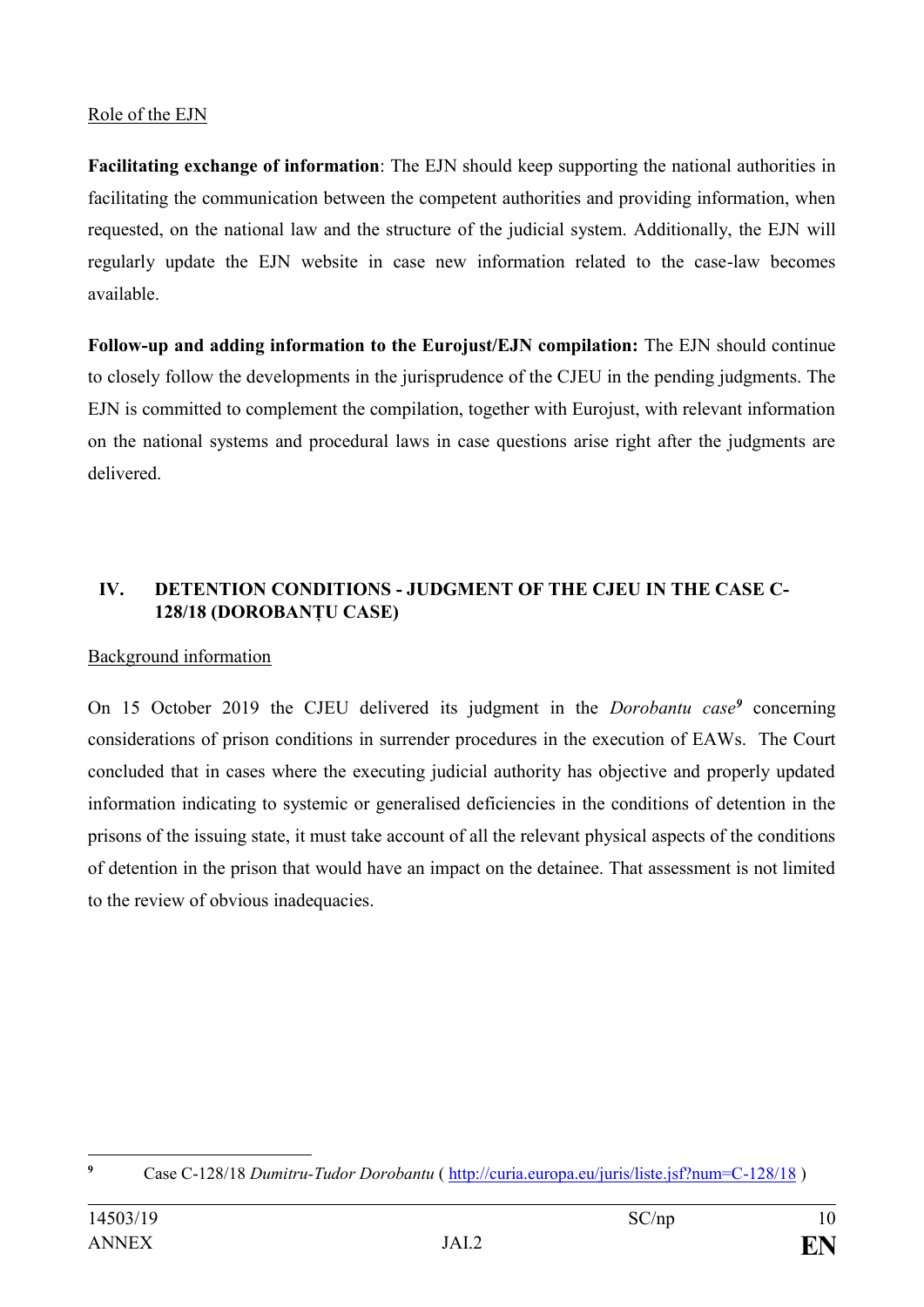Furthermore, the Court stated that for the purposes of that assessment, the executing judicial authority must request from the issuing judicial authority the information that it deems necessary and must rely, in principle, on the assurances given by the issuing judicial authority**<sup>10</sup>**, in the absence of any specific indications that the conditions of detention infringe Article 3 of the European Convention on Human Rights (ECHR) and Article 4 of the Charter of Fundamental Rights.

The impact of the jurisprudence of the CJEU with regards to the detention conditions has been a subject of discussions during the 52<sup>nd</sup> Plenary meeting of the EJN under the Romanian EU Council Presidency in June 2019, in view of the Advocate General's opinion in the case on 30 April 2019.

# Discussions and conclusions:

During the discussions, the EJN Contact Points confirmed that at present it is a common practice that detention conditions in the detention facilities of the Member States are subject to detailed considerations in surrender procedures in the execution of EAWs. The Contact Points agreed that **the latest judgment of the CJEU in** *Dorobantu case* **is not expected to bring a major impact on the procedures** in the Member States as they have been already closely observing previous judgments of the CJEU and of the European Court of Human Rights concerning detention conditions. The Contact Points confirmed that it is a common practice for them, pursuant the judgment of the CJEU in Aranyosi and Căldăraru case, to request supplementary information from the issuing Member State on the detention conditions**<sup>11</sup>** to which the sought person would be exposed pursuant to the surrender, in order to determine if the detention conditions would breach the human rights protection ensured by Article 3 ECHR and Article 4 of the EU Charter. The practice in the Member States is that they are also **observant of the particular requirements on the personal detention conditions**.

1

**<sup>10</sup>** Ibid para 67-68

**<sup>11</sup>** Joined Cases C-404/15 and C-659/15 *Pál Aranyosi and Robert Căldăraru v Generalstaatsanwaltschaft Bremen* [\(http://curia.europa.eu/juris/liste.jsf?num=C-404/15](http://curia.europa.eu/juris/liste.jsf?num=C-404/15) ), para 104